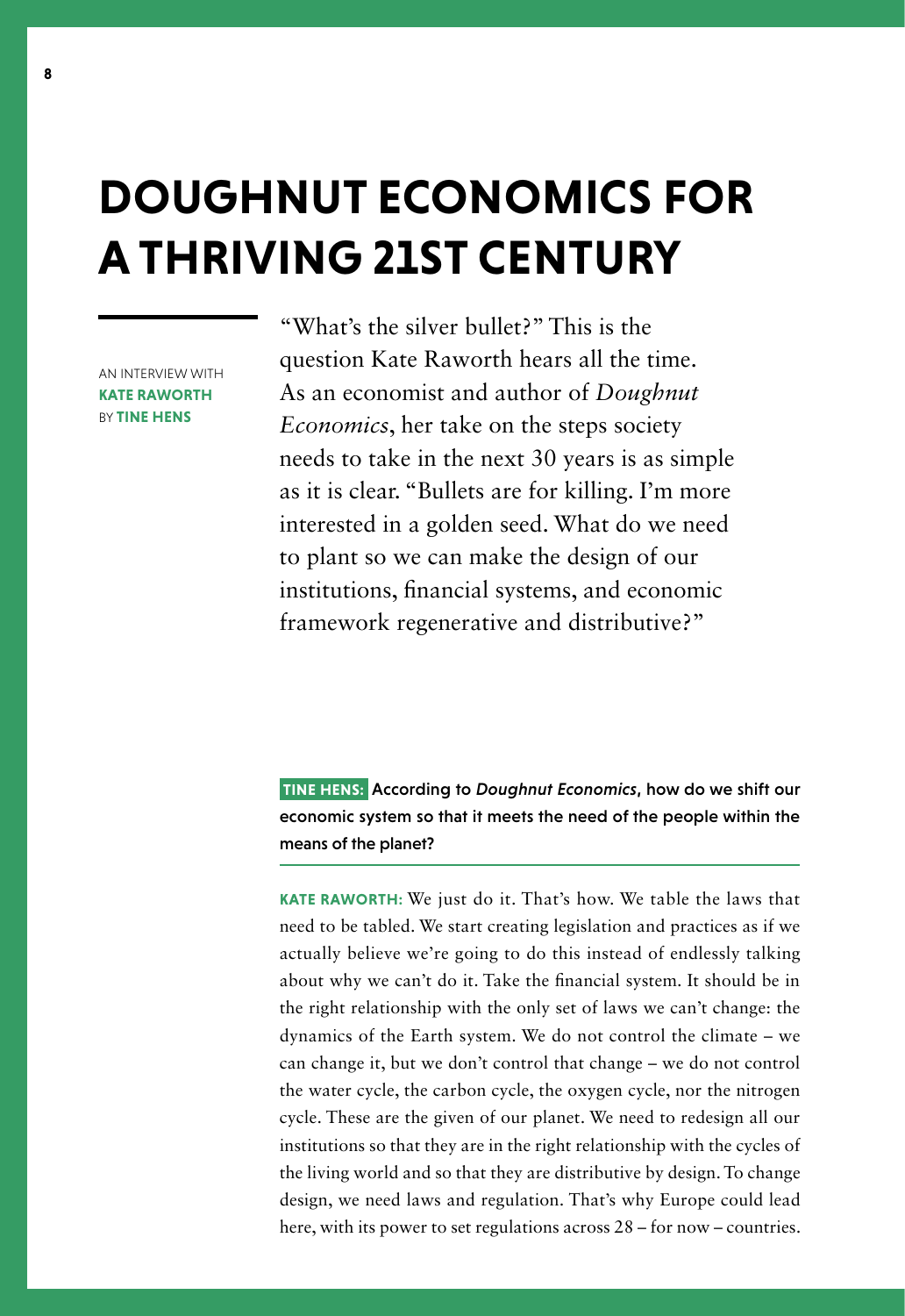### What kind of regulation and laws are crucial?

**KATE RAWORTH:** Let me first explain why laws and regulation are key. Ultimately, economics is law. Not the kind of laws the neo-classical economists invented to prove that economics is a science as solid as Newtonian physics. The law of supply and demand, the law of the market, the law of diminishing returns: there are no such things as these fixed laws that underpin the economy. It's just a kind of mimicry of how science works. Economics is a dynamic system that's constantly evolving and so there are no laws, there's only design. In the 21st century, this design should be regenerative, so that our material and energy use work within the cycles of the living world and within planetary boundaries. But it also needs to be distributive, so that the dynamics of the way markets behave don't concentrate the value and returns in the hands of a 1-percent minority – which it's currently doing – but distributes them effectively amongst the people.

So, coming back to your question, how are we going to get there? Through regulating the design of the economy. Neo-classical and neo-liberal economists are too focused on the price mechanism. Putting a price on fossil fuel can be a good tool, but it's not enough. Ultimately, we must transform the basics of all production. And doing that is not asking the company accountants how they can optimise their tax position against some new

tax or price mechanism. No, it's forcing the company designers to review the heart of their process. Deciding, as Europe has done, to ban single-use plastics from 2025 or plastic bags as of next year is a clear-cut regulation and it will affect the core of the plastic and packing industry. Industry players can't just recalculate their expenses, they have to redesign their bottles and reorganise their supply chain. The change law and regulations can bring is, in the long run, much more fundamental than what a price mechanism can do. If you want to change the world, you have to change the law. That's becoming increasingly clear to me.

The European Commission published its vision for a zero-emission Europe in 2050. Let's imagine this is the year 2050. What does our economic system look like?

**KATE RAWORTH:** Is this a world in which we win or lose?

#### That's your choice.

**KATE RAWORTH:** I'm more interested in the world in which we win. So we've arrived in the thriving 21st century. The EU will have renamed and redesigned its policy department DG Grow into DG Thrive and economists will have woken up to complexity and will bring the language of system dynamics into their models, recognising that nothing is stable. The Stability and Growth Pact is seen as very out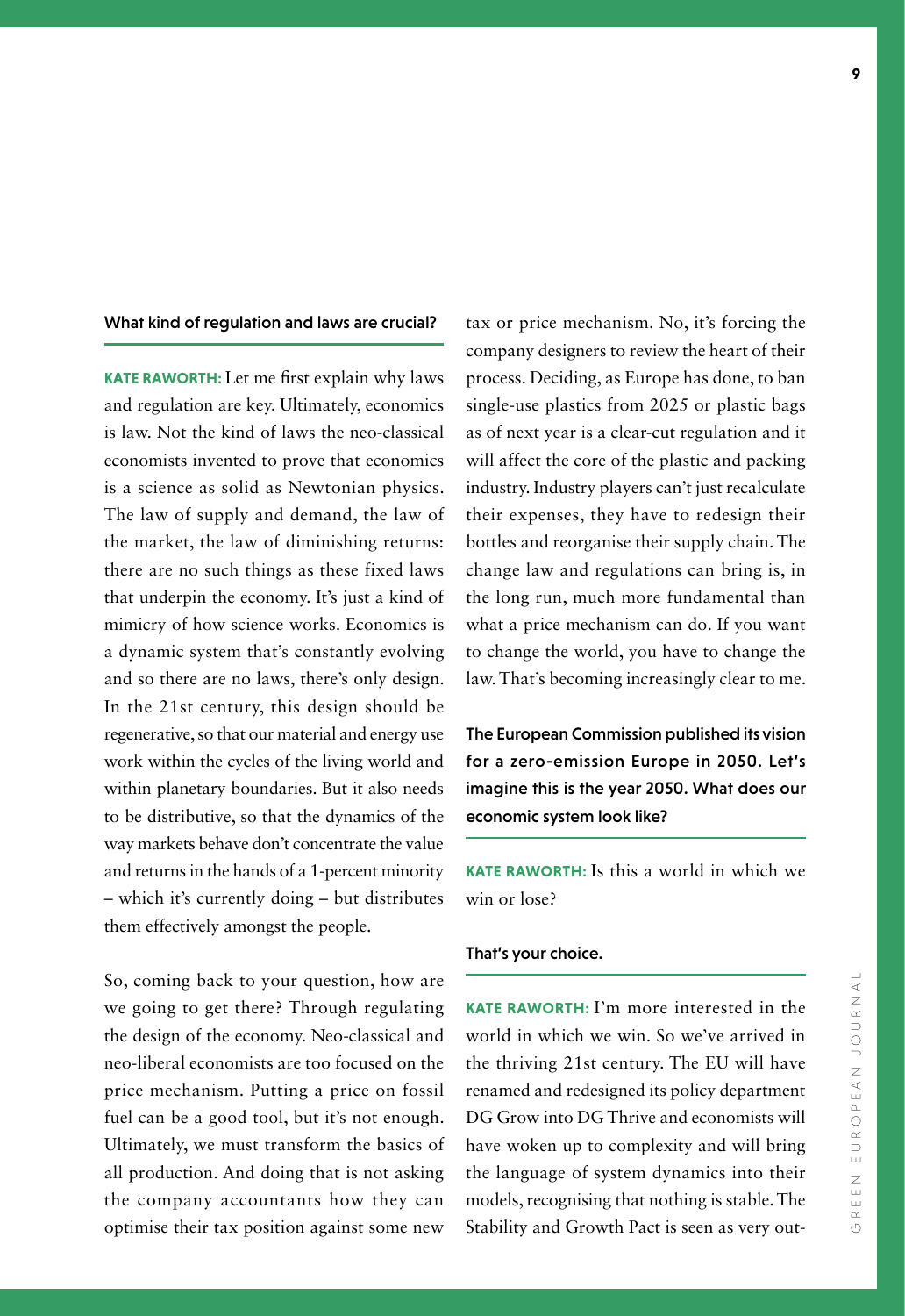dated and has been renamed and rewritten as the Resilience and Thrive Pact.

Different EU departments would look at any incoming policy and ask, 'is this part of a regenerative and distributive design?' That will be the main touchstone: does this policy take us closer towards working and living within the cycles of the living world and is this policy predistributing the sources of wealth creation so that we actually create a more ecological and equitable society. Because all research we know of, even from the International Monetary Fund, confirms that in a highly unequal society the economy doesn't thrive. I would like to see DG Thrive annually reporting on the doughnut concept showing us the extent to which European countries are putting policies in place that are taking us back within the climate change boundaries, reducing biodiversity loss, regenerating living systems, and reducing soil deprivation. I'm not expecting we will be there, but we're clearly in the process of moving towards this point.

## How would financial markets react to re placing DG Grow with DG Thrive?

**KATE RAWORTH:** First of all, we'll put the money in service of the economy and the people instead of the other way around. Ownership and finance are crucial for the change and transition we desperately need. I call it the "great schism". Often there's this tremendous

gap between the purpose of a company – most companies want to do good – and the interests of the shareholders, who I like to call "sharetraders". It's the schism between the 21st-century regenerative enterprise and the extractive, old design of the last century. If you're owned by the stock market, by these pension funds or investment houses that are more concerned about fast returns on investment than about returns on society, it is just impossible to become a generative company that not only wants to do or be good, but also give back to society. I met somebody working in a pension fund. "I'm head of responsible investment," she told me. "Well, who's head of irresponsible investment?" I asked. "Me," a man next to me said. One day, and I hope sooner than later, we won't have that division anymore. Again: it comes back to the design of an institution. Finance is a design, money is a design, and there's a power holding on to the design we have now because it means financial returns for a few.

Replacing 'grow' by 'thrive' is not just a matter of switching words, it's rebooting the economic system, and also social security. How will we pay for welfare and pensions without economic growth?

**KATE RAWORTH:** What always strikes me with this argument is the presumption that social security is money flushed down the drain, so to pay social security always requires more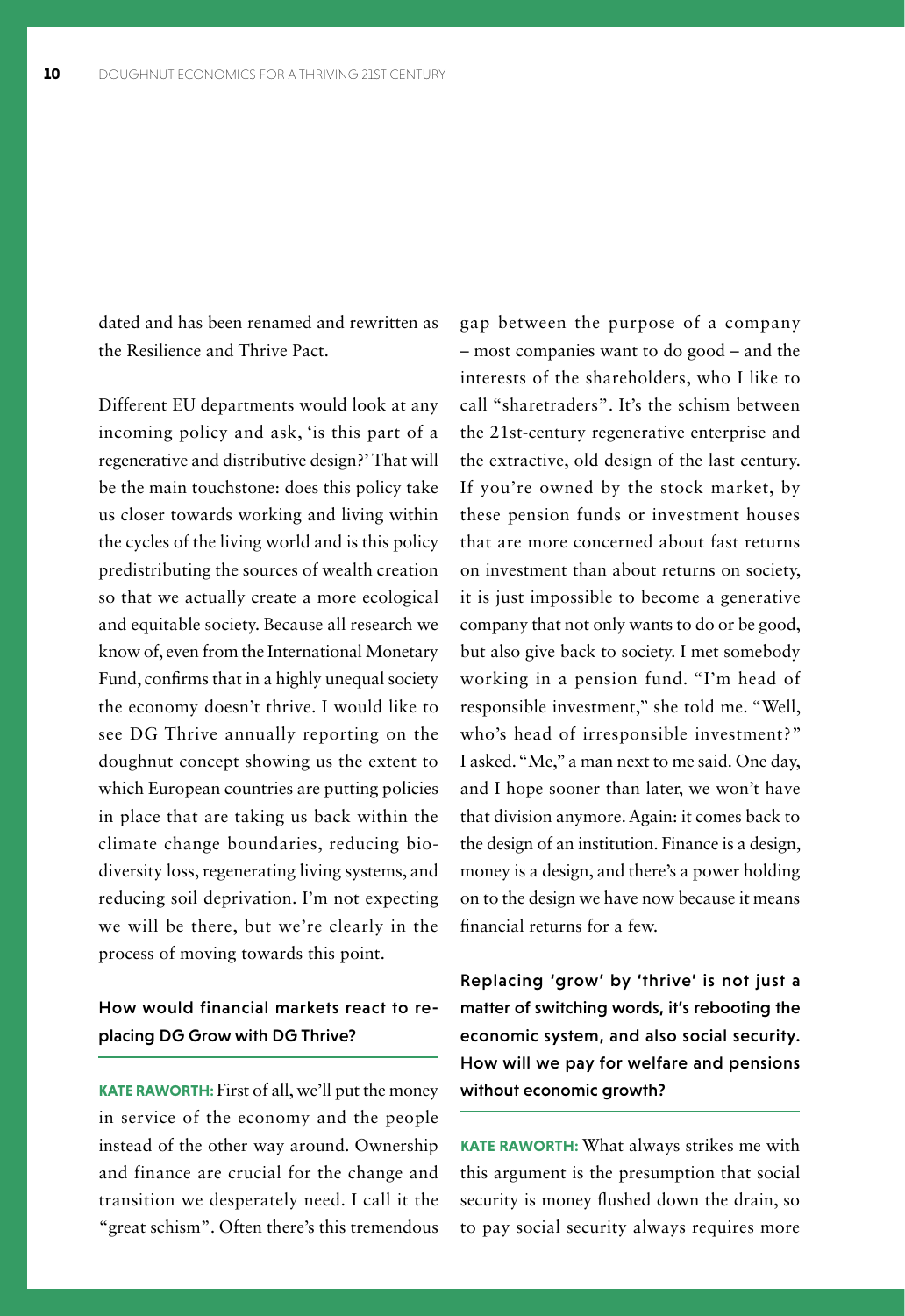'The Doughnut: a 21st-century compass. Between its social foundation of human wellbeing and ecological ceiling of planetary pressure lies the safe and just space for humanity.<sup>1</sup>



money. That simply isn't true. Social security is a redistributive mechanism. Because the ownership of the economy is so skewed, the worst off in society have almost no means to earn an income and they certainly don't have access to the sources of wealth creation, so income is redistributed to make up for this system failure. But it's not like recipients of social security are tucking the money under their mattresses; they're investing it again in the economy to serve their most basic needs like food, heating, housing, and transport. It regenerates the economy from the grassroots, but the mentality that money we pay into social security is money gone has stuck. That's the first thing we have to change.

But we have to dig deeper. Why redistribute income if the economy can be distributive by design? By enabling people to start small

and medium enterprises, to be employees that have an enterprise share – like John Lewis in the UK does, although there are many more examples of employee-owned businesses – by enabling people to generate energy and found their own energy cooperatives. This is the unprecedented opportunity: distributive energy, distributive communication, the rise of open source – distributive design that has the potential to become a transformational way of producing goods and services where we predistribute instead of redistribute.

There's another argument I'd like to debunk. It's based on Okun's law, another economic law that turned out to be more of a correlation and a passing dynamic than a law.<sup>2</sup> In the 20th century, there was for a very long time a tight relationship between a growing economy and full employment. Politicians

<sup>1</sup> Kate Raworth (2017). *Doughnut Economics: Seven Ways to Think Like a 21st-Century Economist.* London: Random House Business Books. 2 Okun's law holds that there is an inverse relationship between the growth rate of real GDP and the unemployment rate.

For unemployment to fall by 1 per cent, real GDP must increase by 2 percentage points faster than the rate of growth of potential GDP.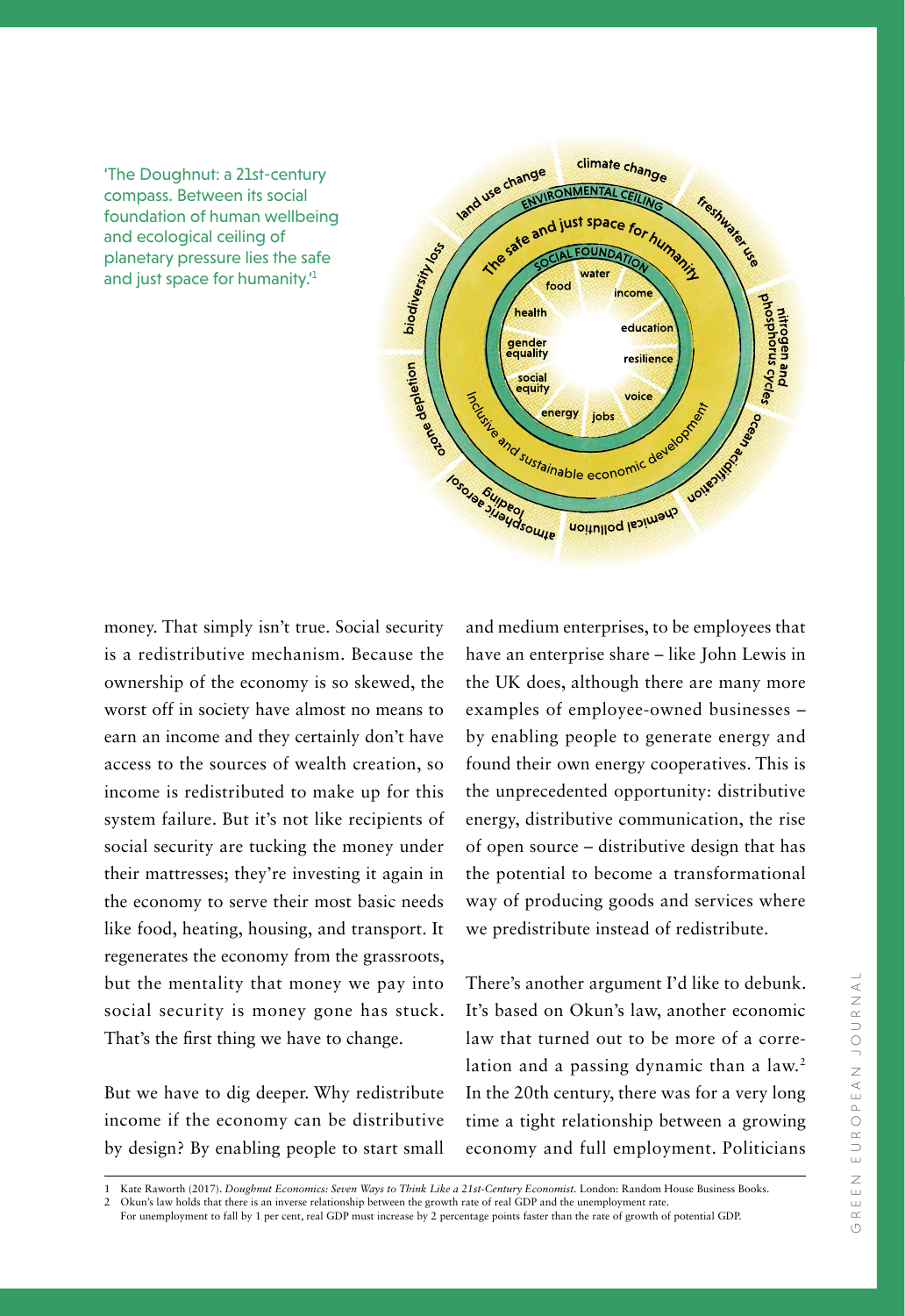still think they need growth to create jobs, but in fact it was passing dynamic. In many companies, an increasing amount of money

created goes off to shareholders, while wages decrease. If Okun could see that we now have GDP growth and flat and decreasing wages, he would say, "I was wrong with my law, it's a

design." There was indeed a moment in time where the returns of economic expansion would go to the workers, but now we've got shareholder capitalism. Many politicians today are over the age of 40. They had the same economic education that I got, which put the market at the centre and growth as the goal, there's a long payoff of old economic thinking.

But isn't this idea of post-growth or even degrowth very Western-focused? It's quite easy to assume your economy should stop growing after reaching a certain level of welfare.

**KATE RAWORTH:** Sure. I lived for three years in Zanzibar, Tanzania, where there were many people living without shoes, without a toilet, without enough food to eat every day. Those people deserve and have the right to education and healthcare, access to mobility, and to feel their children will thrive. In the process of leading them to more thriving lives, I fully expect the amount of goods and services sold through the market to increase. A healthy



market increases the goods and services sold, as should the commons. There should be an increase of technologies that enable households to thrive, technologies that enable women to need to

carry less water and fuel. I absolutely expect their economies to grow and use more material resources. That's precisely why high income countries need to get off the treadmill.

But I don't desire their economies to grow indefinitely. That is simply not possible within the planetary boundaries. Nothing in nature grows forever, unless it is a mortal disease. All the countries of the world are somewhere on this growth curve. Some are ready to take off, others have landed. Countries like Zambia, Nepal or Bangladesh are desperate for growth to meet the people's needs. They look at a country like the Netherlands or Belgium that live on astronomical incomes, and all they want is just to have more? This is evidence of the absurdity of the growth obsession: no matter how rich a country already is, the policymakers believe that the solution for every possible problem is still more growth. It's nothing less than a sign of an addiction – a dangerous addiction. Because the social